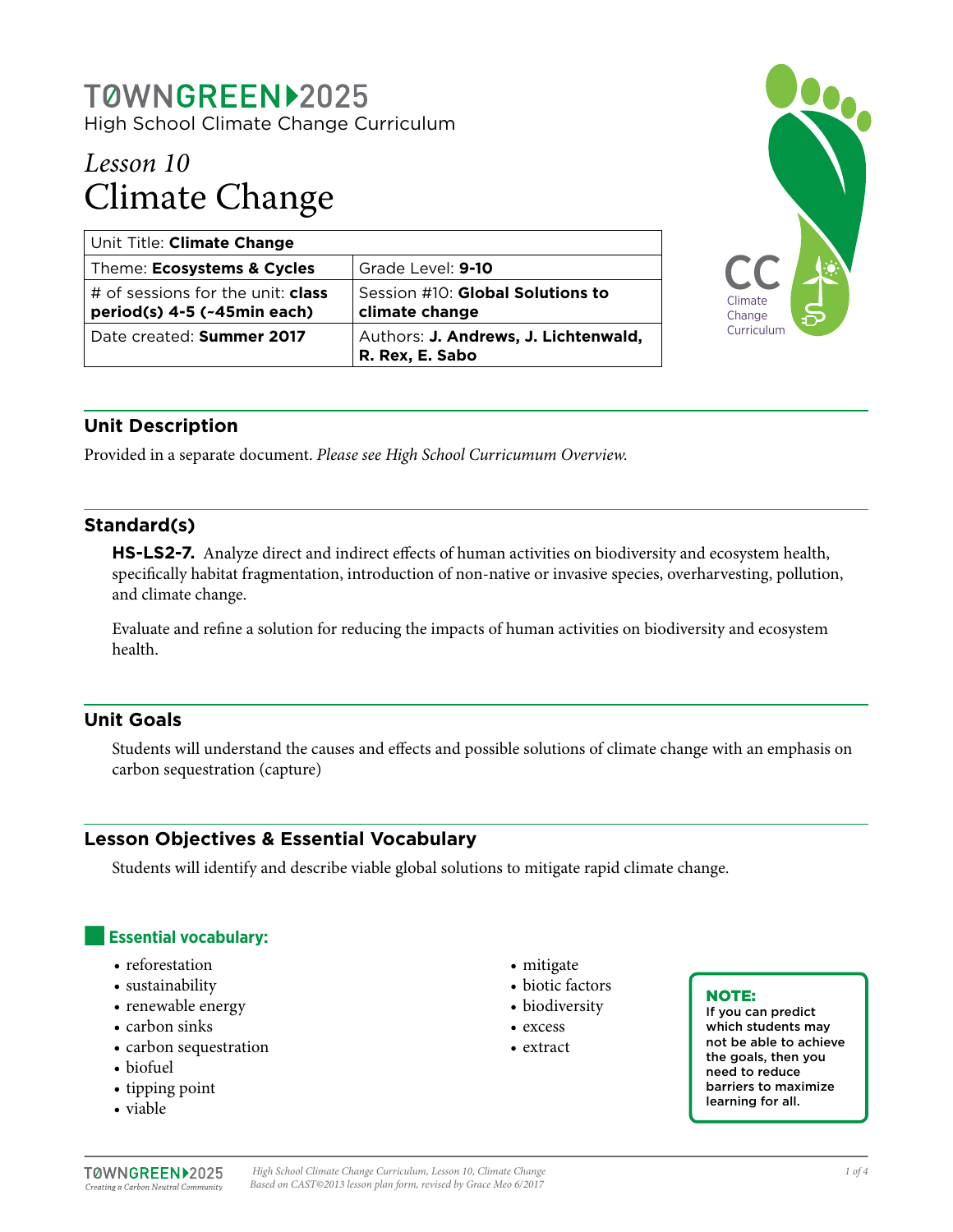# **Note any potential barriers to the lesson — consider variability**

vocab/reading ability — provide scaffolding, diagrams to clarify text, vocab assignments: word splash, etc.

Writing skills: solution provide writing prompts or sentence frames

#### **Evaluation/Assessment**

**(directly linked to the goals, i.e., Formative/Ongoing Assessment or Summative/End of Lesson Assessment)**

Rubric to assess student generated "Solutions Project": presentation, poster, video, powerpoint, podcast on solutions researched

Lab Report or answers to guiding questions from Biomass Lab

Rubric to assess the persuasive essay on "Solutions to Rapid Climate Change.

*NOTE: Consider the [UDL Guidelines](http://bit.ly/1d5bjtS) in selecting methods and materials to ensure that you provide options for engagement, representation, and action and expression.* 

#### **Methods**

**(e.g., Anticipatory Set, Introduce and Model New Knowledge, Provide Guided Practice, Provide Independent Practice)**

- **1.** Preteach vocabulary and activate prior knowledge. Because many terms from the essential vocabulary list above have already been introduced, pre-teach the vocab in the following manner: Give students the list of essential vocabulary from above. Ask students to individually underline the terms that have already been introduced. Have students work in pairs to discuss and compare the terms they have underlined. Next have students discuss the meanings of the underlined terms to check for understanding, refresh knowledge of terms others may have forgotten or confused. Have students return to the vocabulary list and individually highlight in one color new terms they think they know. In a separate color, students should highlight words they absolutely do not know. Return to student pairs, discuss the new terms students are familiar with. Finally, as a class, discuss the unfamiliar terms.
- **2.** Students interpret the The Elephant in the Room/excess carbon in the atmosphere graphic
	- **A.** *<https://reforestthetropics.files.wordpress.com/2016/01/fornewsletter.jpg>*
	- **B.** Other Documentaries showing the effects of rapid climate change include:
	- **C.** "Before the Flood"
- **3.** National Geographic: "Strange Days on Planet Earth" These should be previewed by the teacher, teacher can then decide to show one in its entirety, or excerpts that enhance and support the lesson.
	- **A.** Teacher introduces the concept of "tipping point" and leads student discussion.
- **4.** Students could write or develop a pictorial essay on the effects of climate change on biotic factors.
- **5.** Teacher can introduce a Case Study for effective model of Carbon Sequestration through managed reforestation. See Reforest The Tropics
	- **A.** Hook: Reforestation/Restoration video regarding Hectares in Costa Rica (from Reforest The Tropics)
	- **B.** Guest speaker: RTT representative, Harry Hintlian
	- **C.** Optional biomass measurement lab: Measuring trees to calculate biomass Refer to lesson 4 (Middle School) needs a link

NOTE: Provide options — refer to the UDL guidelines as a way to ensure that all learners can demonstrate achievement of goals. For ideas: *http://bit. ly/1d5bjtS*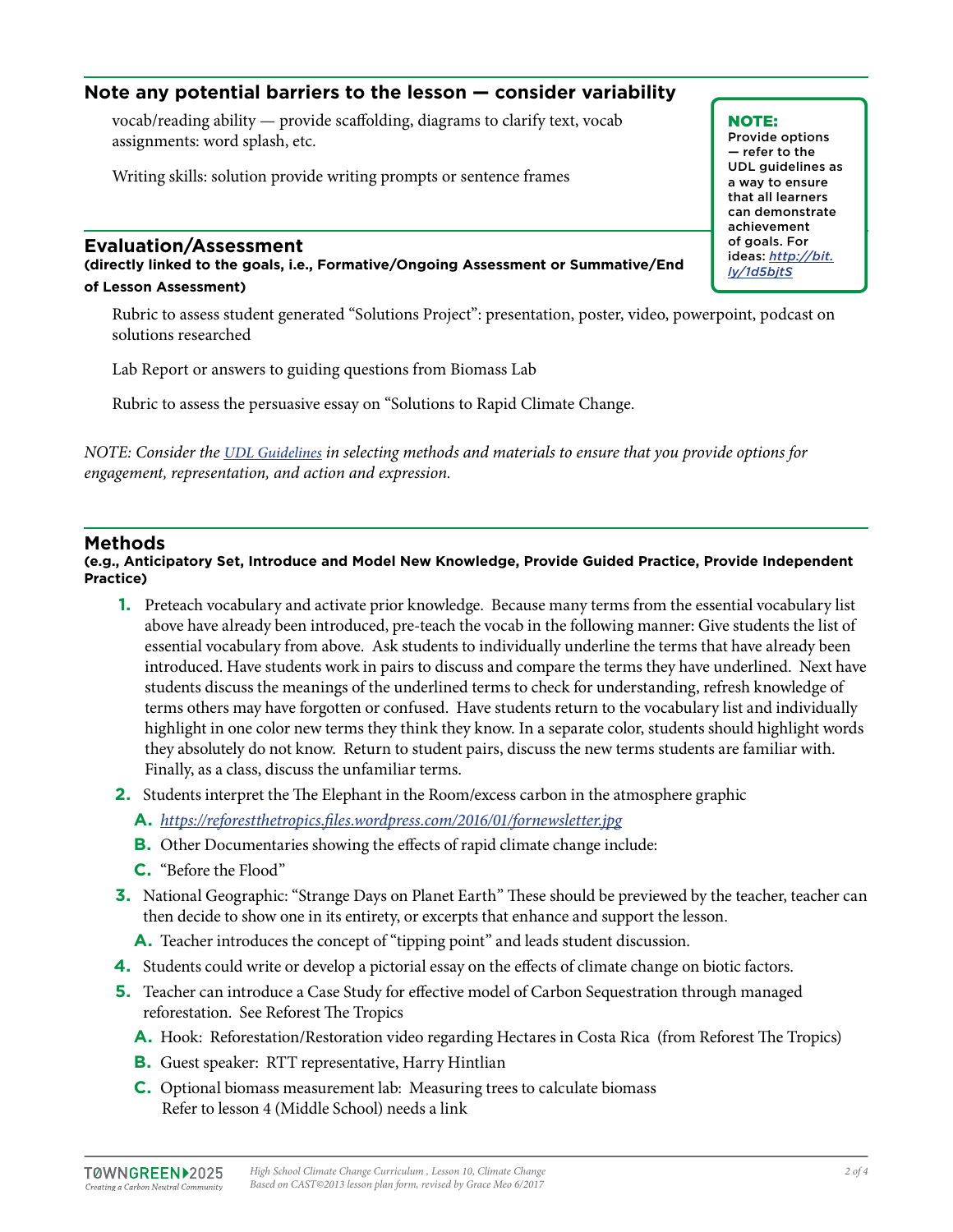- **6.** Students individually will generate a list of possible solutions. Teacher will assemble students' lists of the student generated solutions on the board. Students will individually rank the solutions. Teacher records results on board. Class discussion of results.
- **7.** Students will research and develop different viable solutions to rapid global climate change based on project guideline and rubric.
- **8.** Students will produce a project: presentation, poster, video, powerpoint, podcast on solutions researched.
- **9.** Alternative activity: Student generates a persuasive essay on researched solution.

### **Materials**

- **1.** Text materials Miller & Levine Biology, environmental science text would suffice, access to online research (chromebooks, laptop cart, library/media center). Point system for solutions, rubric for student generated video/podcast/movie: *[https://docs.google.com/spreadsheets/d/1yS8oXLDmfl4TqZlTVTRv7Og4Cw12Ve1OR](https://docs.google.com/spreadsheets/d/1yS8oXLDmfl4TqZlTVTRv7Og4Cw12Ve1ORxC_hm03RD0/edit?usp=sharing) [xC\\_hm03RD0/edit?usp=sharing](https://docs.google.com/spreadsheets/d/1yS8oXLDmfl4TqZlTVTRv7Og4Cw12Ve1ORxC_hm03RD0/edit?usp=sharing)*
- **2.** Bozeman science video link: *<http://www.bozemanscience.com/ap-es-028-renewable-energy/>* there are several ther bozeman science videos that would be applicable
- **3.** Documentaries: Before the Flood
- **4.** Strange Days on Planet Earth: The One Degree Factor *<https://www.youtube.com/watch?v=K3xCAp1KqAI>*

#### **Notes and Comments**

Lesson 7,8 &9 are typically executed in conjunction with one another as causes lead to effects.